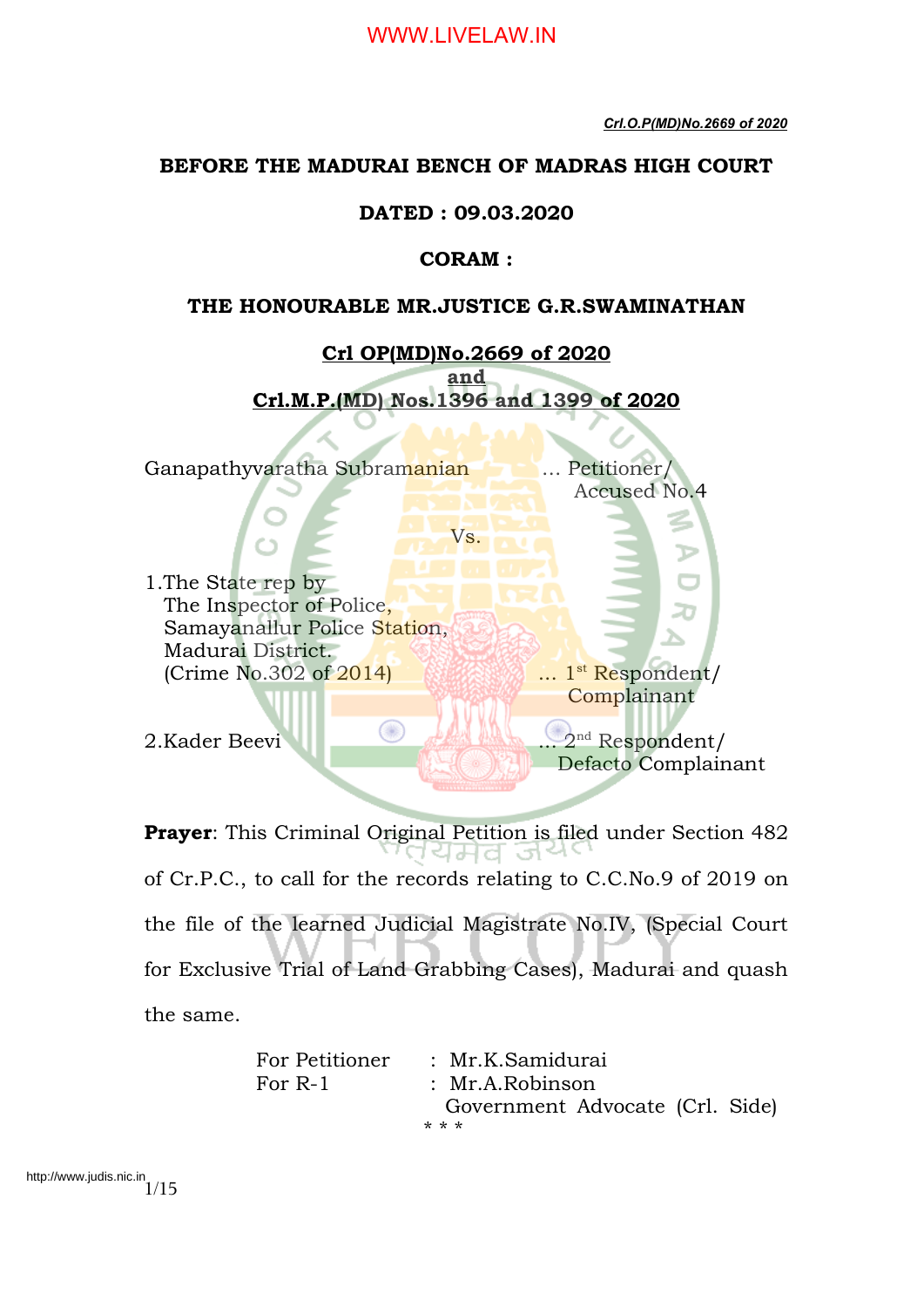### **O R D E R**

 Kader Beevi, the defacto complainant in this case, was a member of a trust known as "Thenur Thanneer Pandhal". Lands were endowed in its favour. Anwar Basha, the first accused in this case, was appointed as its temporary manager. He 'managed' to enter his name in the revenue records in the place of the trust in respect of the endowed lands. He also fabricated a document as if on 19.04.2010 all the members of the trust including Kader Beevi passed a resolution authorising him to deal with the said property.

2. The petitioner who is an advocate cum notary notarised the said document. Armed with these two documents, namely, patta and the notarised resolution dated 19.04.2010, Anwar Basha executed documents appointing one Senthil Kumar (A3) as the power of attorney to sell the lands. Iqbal (A2) signed as an identifying witness. The trust properties were alienated in favour of third parties. When this came to the knowledge of the defacto complainant, she lodged information before the Inspector of Police, Samayanallur police station. Crime No.302 of 2014 was registered. The matter was investigated and the investigation officer filed final report against all the four accused,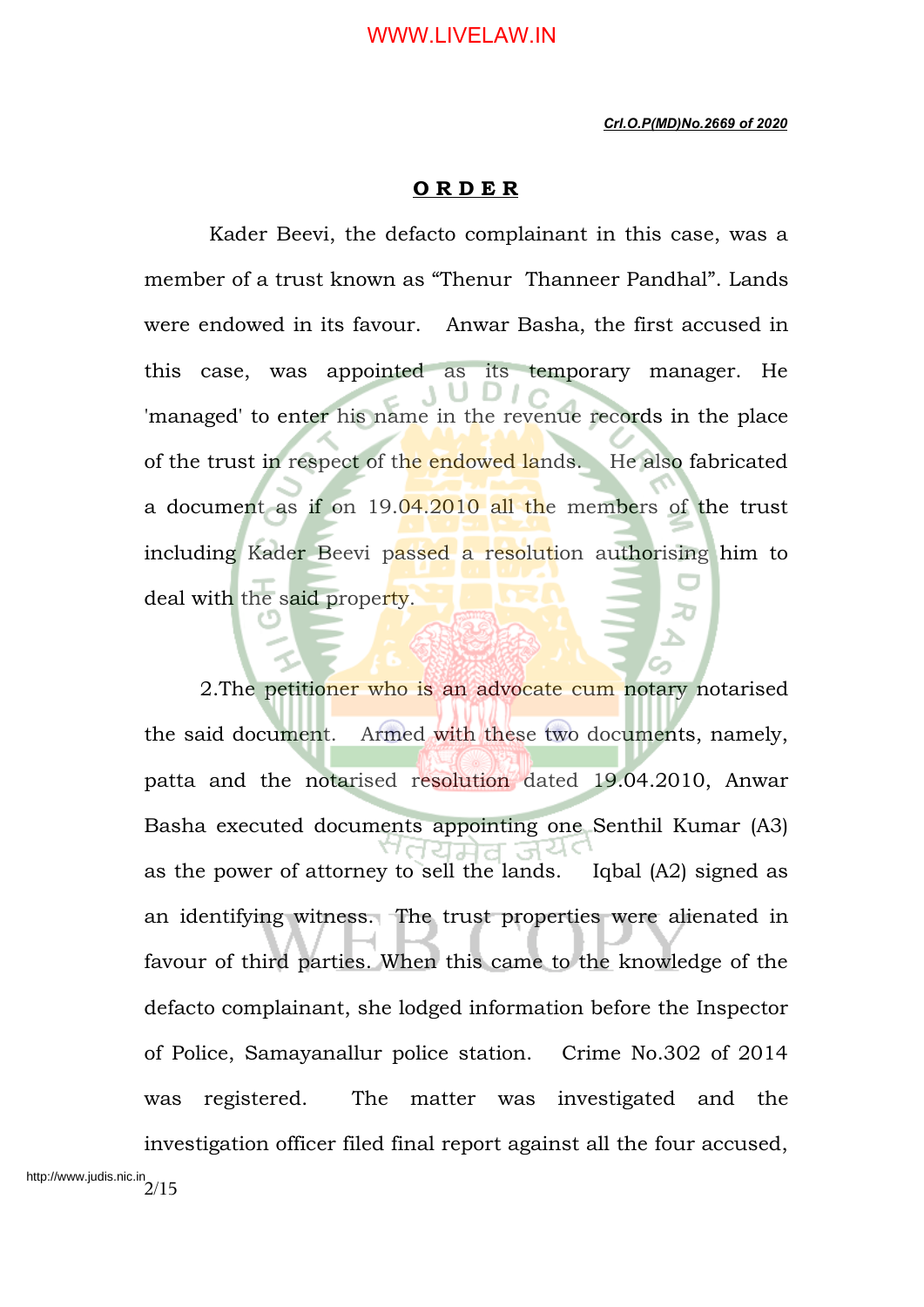#### *Crl.O.P(MD)No.2669 of 2020*

namely Anwar Basha, Iqbal, Senthilkumar and the petitioner herein before the learned Judicial Magistrate No.IV (Special Court for Exclusive trial of Land Grabbing Cases), Madurai. The Magistrate took cognizance of the offences under Sections 406, 420, 467, 468, 471, 120(B) r/w.109 of I.P.C. The case was taken on file in C.C.No.9 of 2019 and summons were issued to all the accused including the petitioner herein.

3.This original petition has been filed for quashing the proceedings in C.C.No.9 of 2019 on the file of the Judicial Magistrate No.IV(Special Court for Exclusive Trial of Land Grabbing Cases), Madurai, in so far as the petitioner is concerned.  $\bigcirc$ ◉

4.The learned counsel appearing for the petitioner raised only one legal contention. According to him, the impugned proceedings are not maintainable against the petitioner herein. The petitioner had not anywhere claimed that the defacto complainant and the other members of the trust signed in his presence. He had merely notarised the document in question. Even if the document turns out to be a forged one and the petitioner had committed an offence, in view of Section 13 of the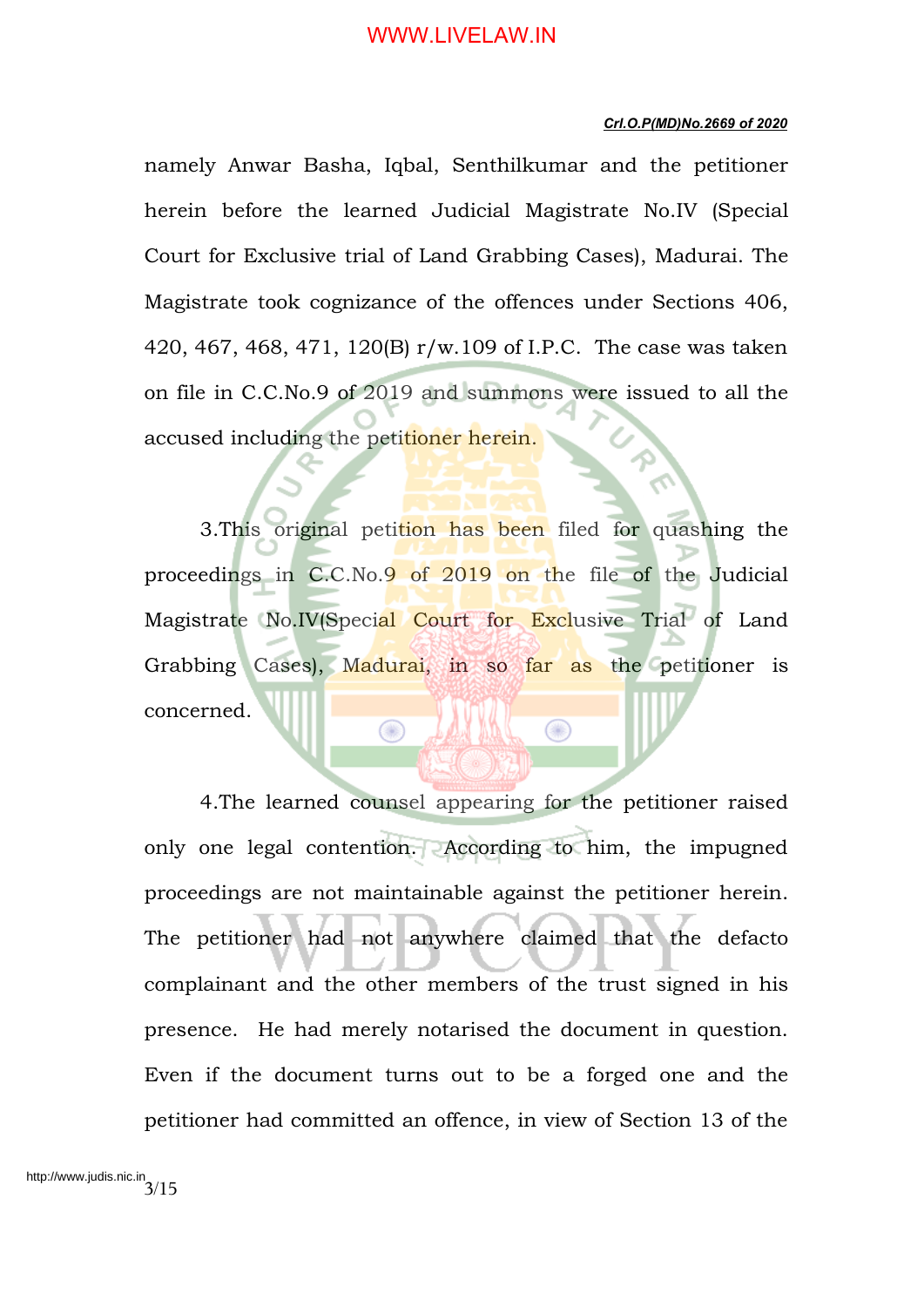#### *Crl.O.P(MD)No.2669 of 2020*

Notaries Act, 1952, the jurisdictional magistrate could have taken cognizance of the offence only if a complaint to that effect had been filed by an authorised officer. The court below could not have taken the case on file on the basis of a police report. According to him, the issue is squarely covered by the decision reported in CDJ 2003 BHC 214 (Chandmal Motilal Bora v. State) and the decisions of the Madras High Court, namely, (2017) 1 MLJ (Crl) 475 (C.Elangovan V. State), Crl.R.C.(MD)No.208 of 2014 dated 16.09.2014 (V.Ramakrishnan V. State through its Inspector of Police) and Crl.O.P.(MD)No.25534 of 2007 dated 04.03.2010 (K.Ramakrishnan V. Rajesh Kataria). The petitioner's counsel would also point out that quite a few other High Courts have also taken the very same view. One such decision is reported in (2019) SCC Online CHH 48 (Rajkumar Mishra V. Gurjeet Kaur Bajwa).

# सत्यमेव जयतै

5.Per contra, the learned Government Advocate (Crl. Side) contended that Section 13 of the Act will have no application to the case on hand in as much as there was conspiracy among the accused to grab the property in question. According to the prosecution, the petitioner had abetted the commission of the offence of forgery and that therefore, this is not a case for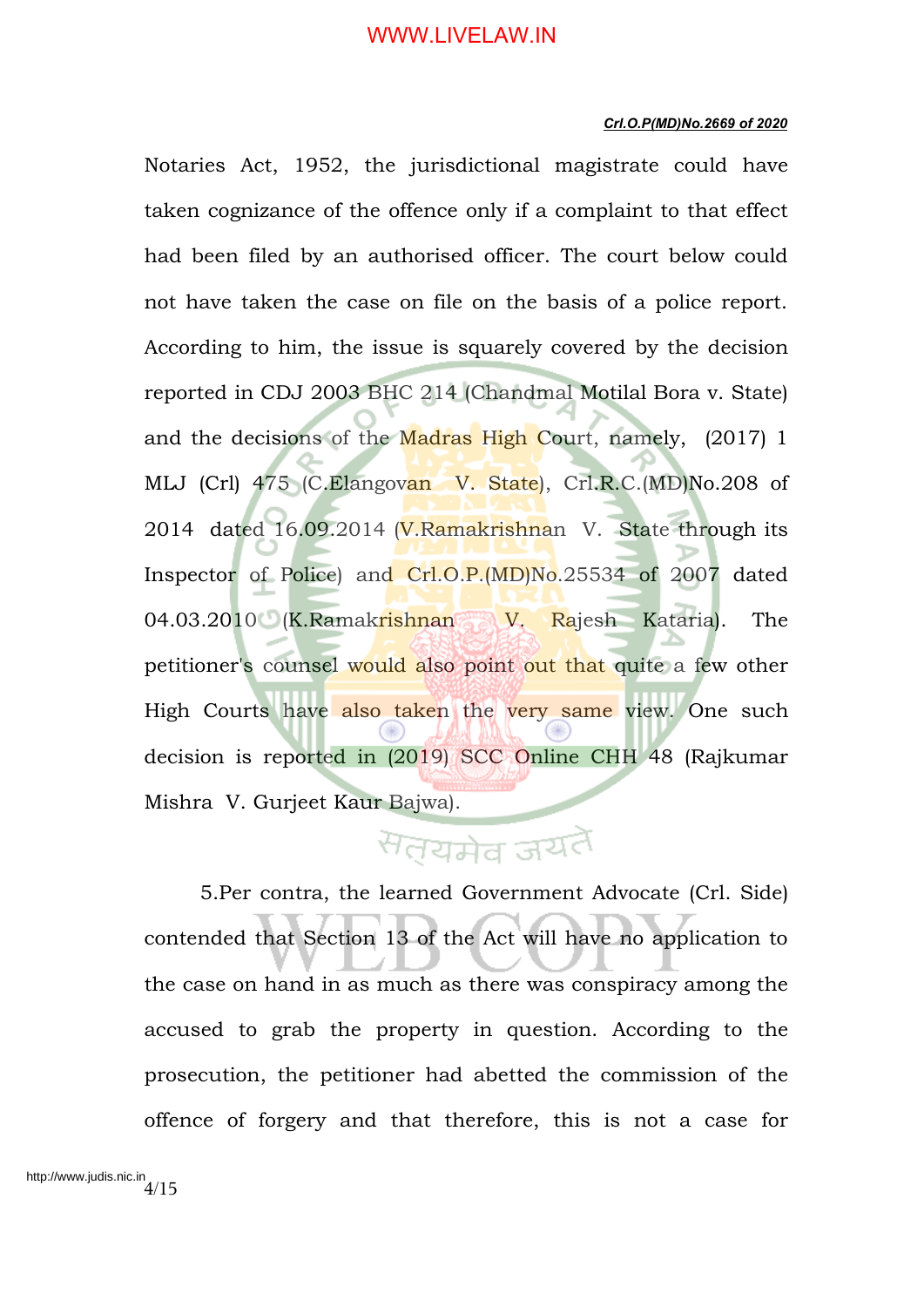#### *Crl.O.P(MD)No.2669 of 2020*

exercising the inherent powers of this Court. He placed reliance on the decision of the Karnataka High Court made in Criminal Petition No.7603 of 2015 dated 27.06.2019 (M.Rathnakar V. State of Karnataka). He also pointed out that the Hon'ble High Court of Madhya Pradesh vide order dated dated 02.04.2019 in CRR-1306-2019 (Kailash Narayan V. State of Madya Pradesh) chose to distinguish *V.Ramakrishnan V. State (Crl.R.C.(MD) No. 208 of 2014).*

6.I carefully considered the rival contentions and perused the materials on record.

7. It is beyond dispute that the petitioner notarised the document dated 19.04.2010 which purports to be the resolution passed by the trustees. The resolution ostensibly contains the signatures of as many as 23 trustees. The defacto complainant Kader Beevi is figuring at serial No.21. She had denied the signature attributed to her. The document also contains the signature attributed to one Noor Ali. He had passed away as early as on 28.05.2008. It *prima facie* appears that the document dated 19.04.2010 is a rank forgery. Now the question that arises for my consideration is whether the petitioner can be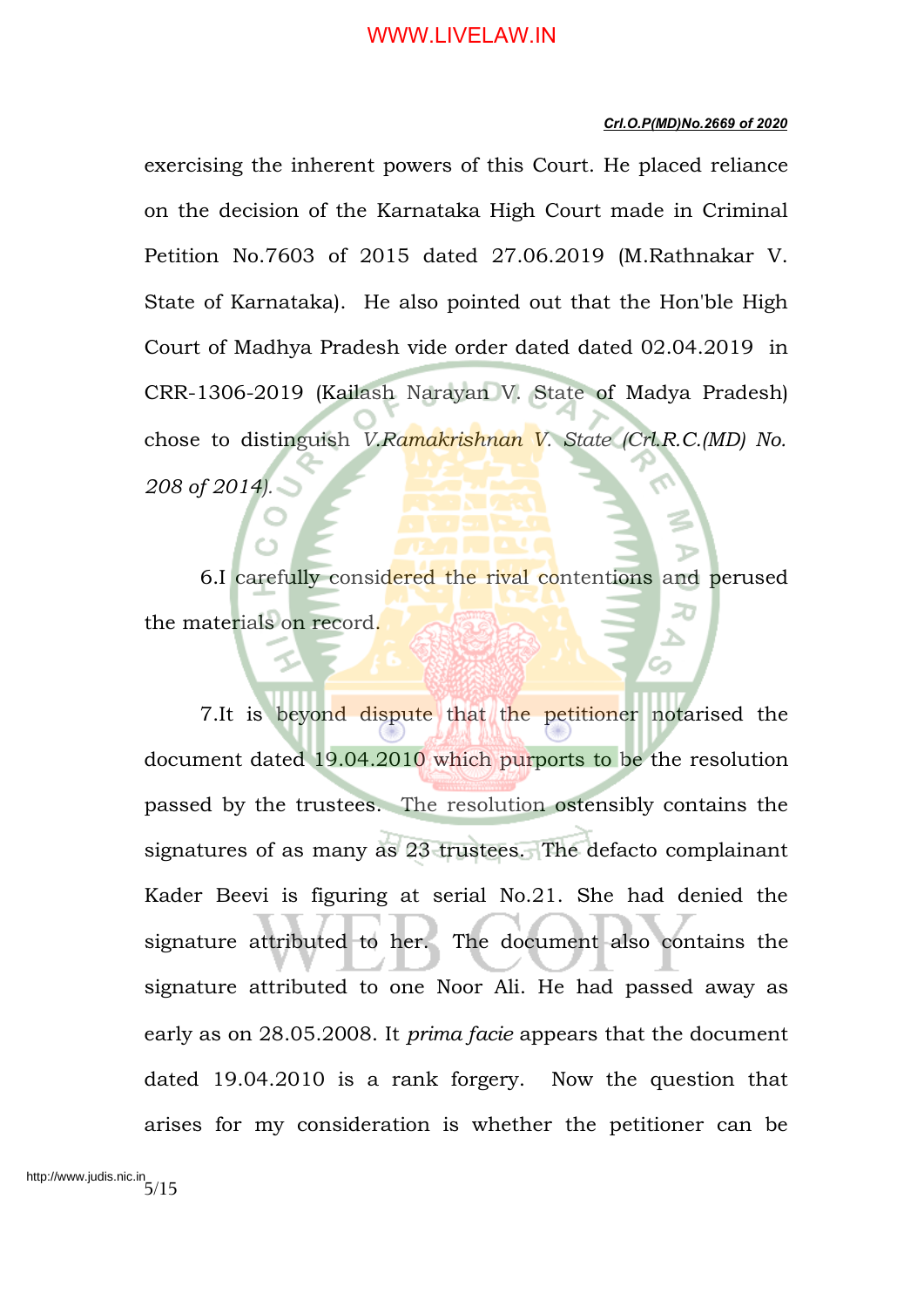#### *Crl.O.P(MD)No.2669 of 2020*

prosecuted on the strength of a police report for having notarised such a document and whether Section 13 of the Act will come to his rescue.

8.Section 13 of the Notaries Act 1952 reads as under:-

*13.Cognizance of offence.- (1) No court shall take cognizance of any offence committed by a notary in the exercise or purported exercise of his functions under this Act save upon complaint in writing made by an officer authorized by the Central Government or a State Government by general or special order in this behalf.* 

*(2) No magistrate other than a presidency magistrate or a magistrate of the first class shall try an office punishable under this Act.*

The aforesaid provision is animated by a public policy. Notarised documents have a presumptive value attached to them. One may profitably go through the erudite decision of the Hon'ble Mr.Justice P.B.Mukharji reported in *AIR 1967 Cal 636 (In Re : K.K.Ray Private Limited)* to understand the historical origin and significance of the institution of notary. If there is no protective provision like Section 13 of the Notaries Act, a Notary could be implicated in any number of cases. A Notary will not be personally aware of each and every person who comes to him.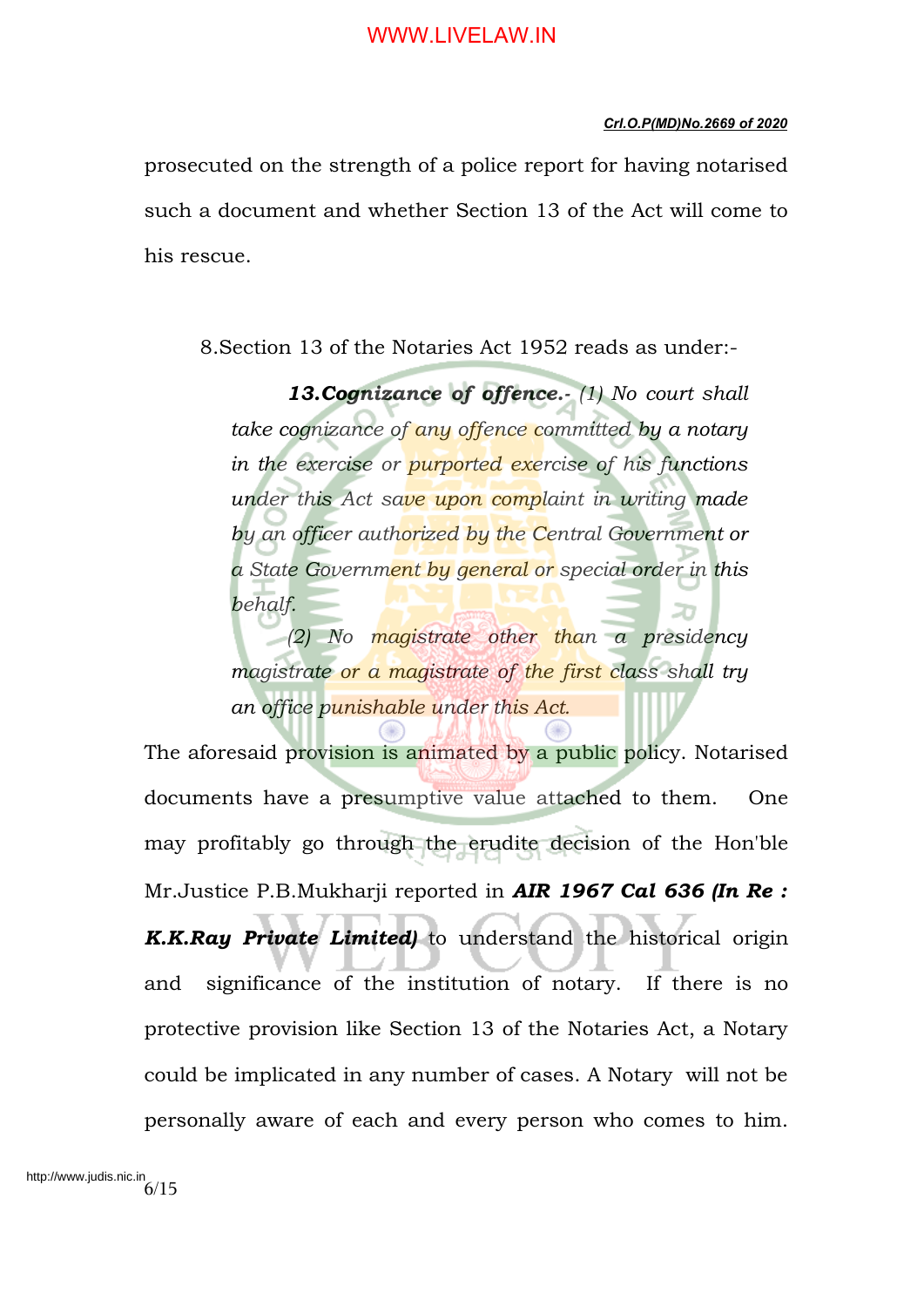#### *Crl.O.P(MD)No.2669 of 2020*

He will certainly not know the truth underlying the documents. Therefore, I cannot have any quarrel with the proposition laid down in the decisions relied on by the petitioner's counsel. But the issue that calls for resolution in this case is a little different and more nuanced. Section 8 of the Notaries Act sets out the functions of a Notary. The question is whether even a reckless or malafide discharge of notarial functions would still attract the protective shield of Section 13 of the Act. In my view, the key lies in a proper understanding of the expression "under this Act" occurring in the said provision. In other words, only if the notarial function has been discharged under the Act, Section 13(1) of the Act will kick in and not otherwise.

9.Section 8 of the Act catalogues the functions of notaries. A Notary may by virtue of his office verify, authenticate, certify or attest the execution of any instrument. Authentication has been defined in P.Ramanatha Aiyar's Advanced Law Lexicon, 5<sup>th</sup> Edition, as the process of validating the identity of someone or something; a process is used to confirm the identity of a person or to prove the integrity of the specific information; statement that something is true, such as an auditor's signature on a company's accounts. Rule 11 of the Notaries Rules, 1956, sets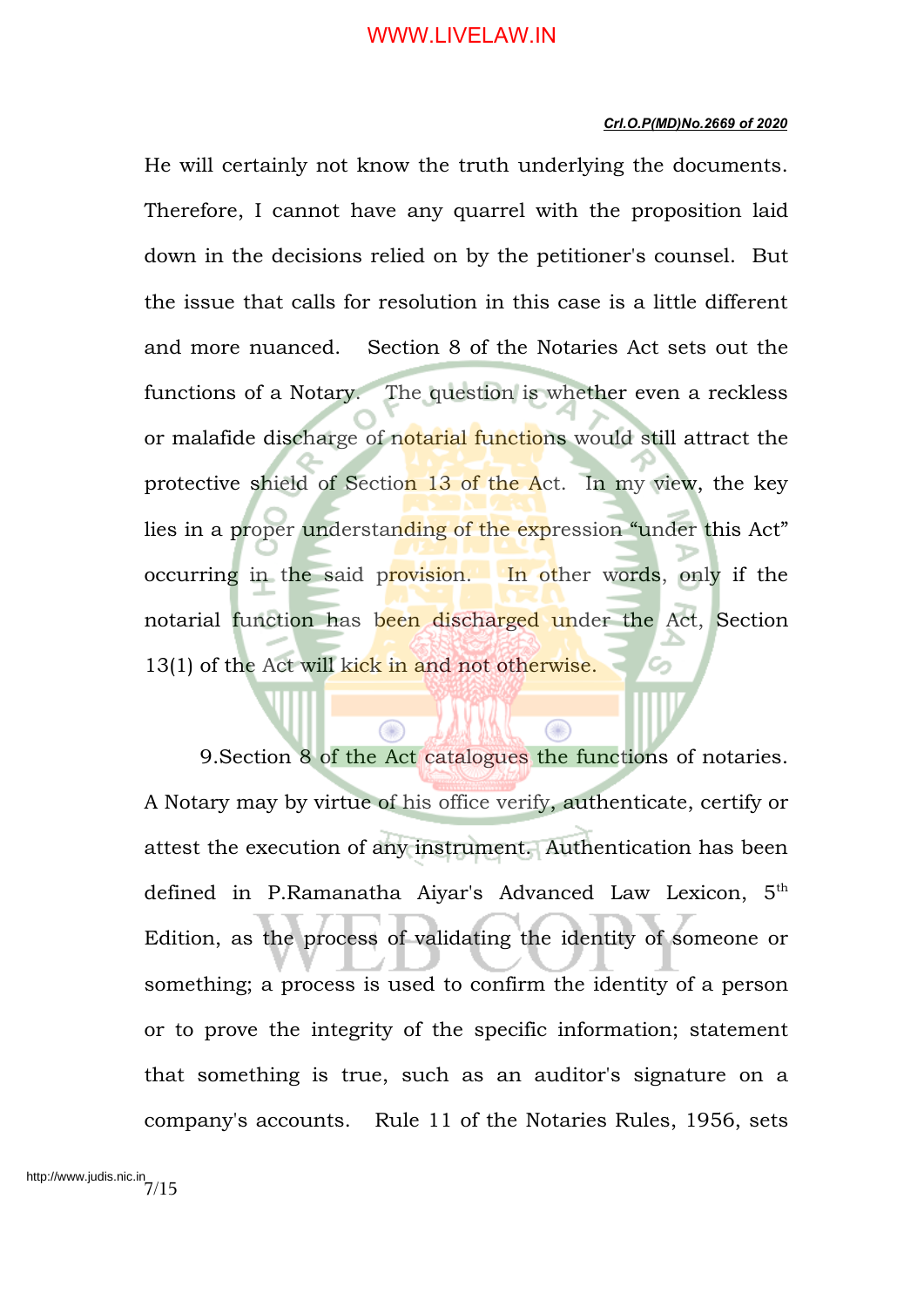#### *Crl.O.P(MD)No.2669 of 2020*

out the statutory norms for discharge of the notarial functions. It reads as follows :

> "*11.Transaction of business by a notary.- (1) A notary in transacting the business under the Act shall use the Forms set forth in the Appendix to these rules. 1*

> *[(2) Besides recording declaration of payment for honour a notary shall also register notings and protests made. Every notary shall maintain a notarial register in the prescribed Form XV.]*

> *(3) Where any demand of acceptance or payment or better security has been made by a clerk, a notary shall, after examination of the entry in the Register relating to such demand, affix his signature thereto, and cause the clerk to affix his signature also to the entry.*

> *(4) Each notary shall, before bringing the Notarial Register into use, add a certificate on the title page specifying the number of pages it contains. Such certificate shall be signed and dated by the notary.*

> *(5) Every notary shall permit the District Judge or such officer as the appropriate Government from time to time appoint in this behalf to inspect his register at such times, not often than twice a year, as the District Judge or officer may fix. District Judge or officer appointed by the State Government will have power to lodge a report to the appropriate*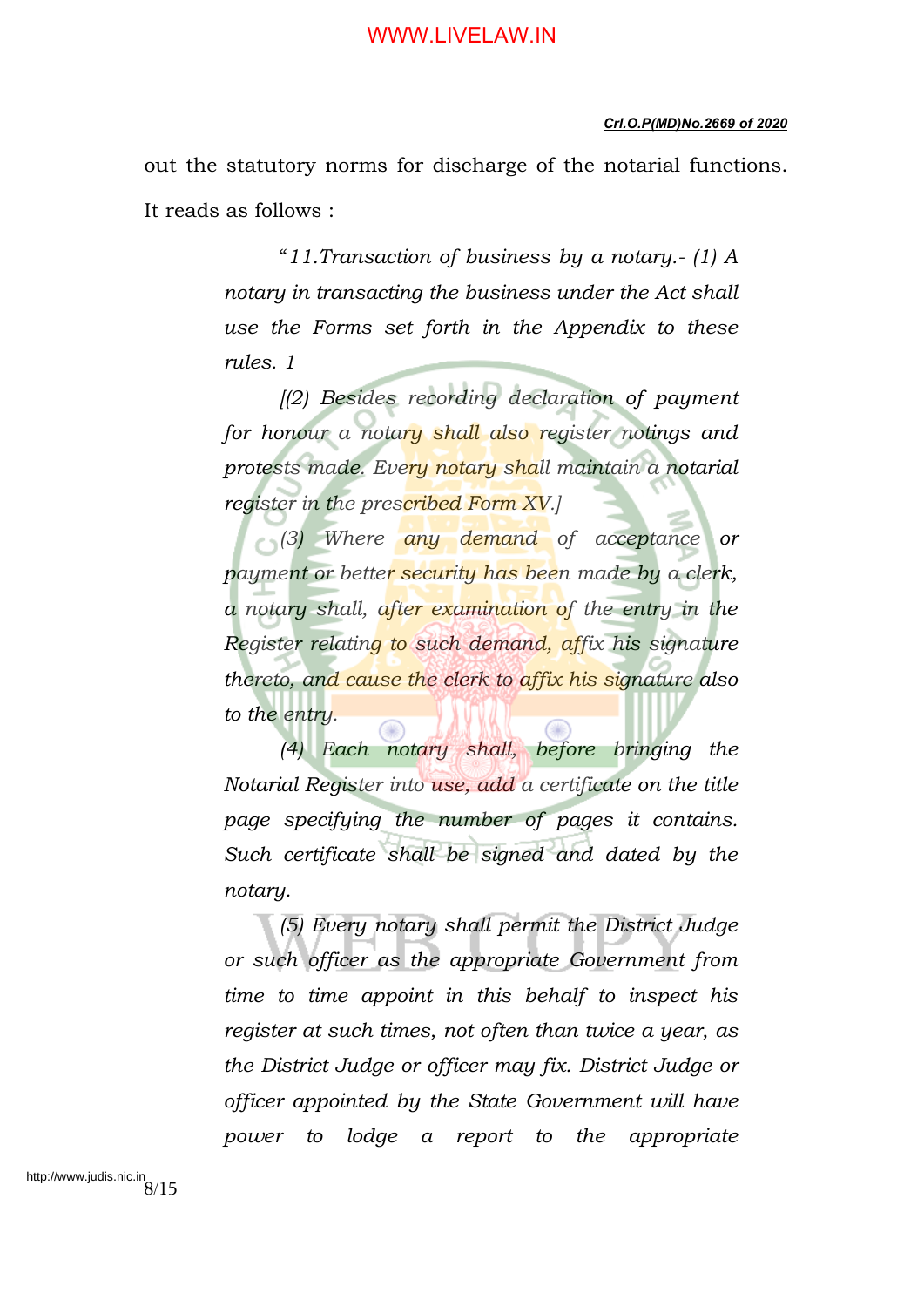*Government for taking action against a notary.* 

*(6) When the original instrument is in a language other than English, any noting or protest or entry in his register which has to be made in respect of the instrument by a notary may be made either in that language or in English.* 

*(7) In making presentment of bills or notes a notary shall observe the provisions of Chapter V of the Negotiable Instruments Act,1881 (26 of 1881).* 

*(8) The notary may- (1) draw, attest or certify documents under his official seal including conveyance of properties; (2) note and certify the general transactions relating to negotiable instruments; (3) prepare a Will or other testamentary documents; and (4) prepare and take affidavits for various purposes for his notarial acts.* 

*(9) Every notary shall grant a receipt for the fees and charge realised by him and maintain a register showing all the fees and charges realised."*

Every Notary has to maintain a notarial register and it must be in Form XV. It is as under :

| Sl.<br>No.     | e | the<br>nota<br>rial | nt<br>person<br>concern    | or docum affixed<br>ent. | Dat Nam Name of Conte Notarial Prescr<br>e of executa nts of fee stamp ibed | fee | Fee<br>charg<br>ed | Sl. no. Signa<br>of<br>$receip$ of<br>t book   perso | ture<br>n     | Signa<br>ture<br>of<br>notar<br>У |
|----------------|---|---------------------|----------------------------|--------------------------|-----------------------------------------------------------------------------|-----|--------------------|------------------------------------------------------|---------------|-----------------------------------|
|                |   | act                 | ed with<br>full<br>address |                          |                                                                             |     |                    |                                                      | conce<br>rned |                                   |
|                |   |                     |                            |                          |                                                                             |     |                    |                                                      |               |                                   |
| $\overline{1}$ | 2 | 3                   | 4                          | 5                        | 6                                                                           |     | 8                  | 9                                                    | 10            | 11                                |
|                |   |                     |                            |                          |                                                                             |     |                    |                                                      |               |                                   |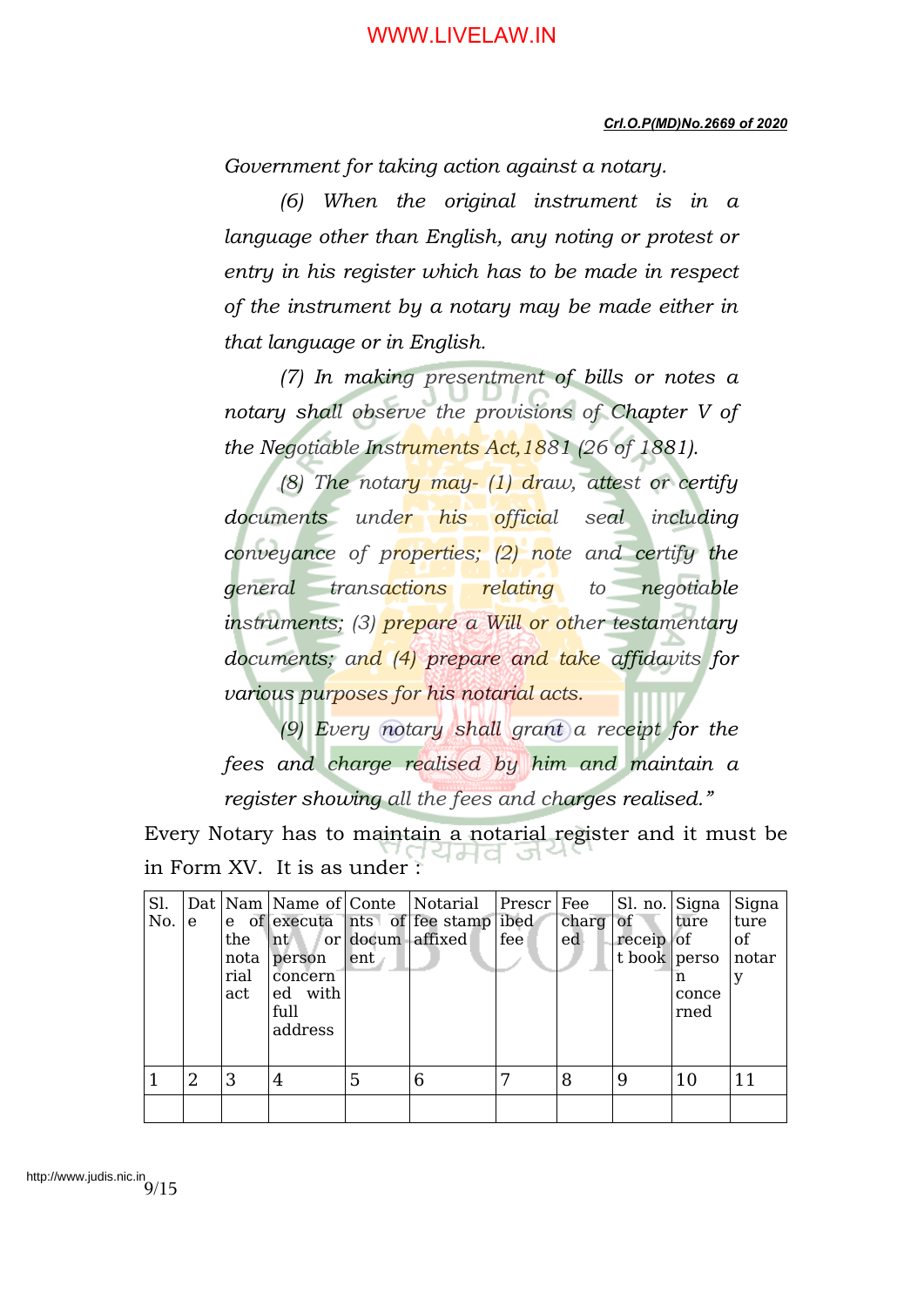10.Section 8 of the Notaries Act, 1952, must be read in conjunction with Rule 11 of the Notaries Rules, 1956. *Chandamal Motilal Bora* on which heavy reliance is placed by the petitioner's counsel also talks of notifying the notarised documents in the notarial register. An earlier decision of the Bombay High Court reported in *AIR 1992 Bom 149 (Prataprai Trumbaklal Mehta V. Jayant Nemchand Shah and another*) holds thus :

> "*It is the responsibility of a notary to satisfy himself that the original document intended to be executed before him was executed by the person concerned and not by someone else in the name of a different person. It is the responsibility of the notary to satisfy himself about the identity of the execution of the original document by making all reasonable inquiries including insistence of identification of a member of the public by a legal practitioner known to the notary. Unless the executant is known to the notary personally, the notary must insist on written identification of the executant by an advocate in order to minimise the possibility of cheating by personification."*

Only if a notarial function is discharged in the manner set out above, it can be stated that the notary has exercised his function

http://www.judis.nic.in<br> $10/15$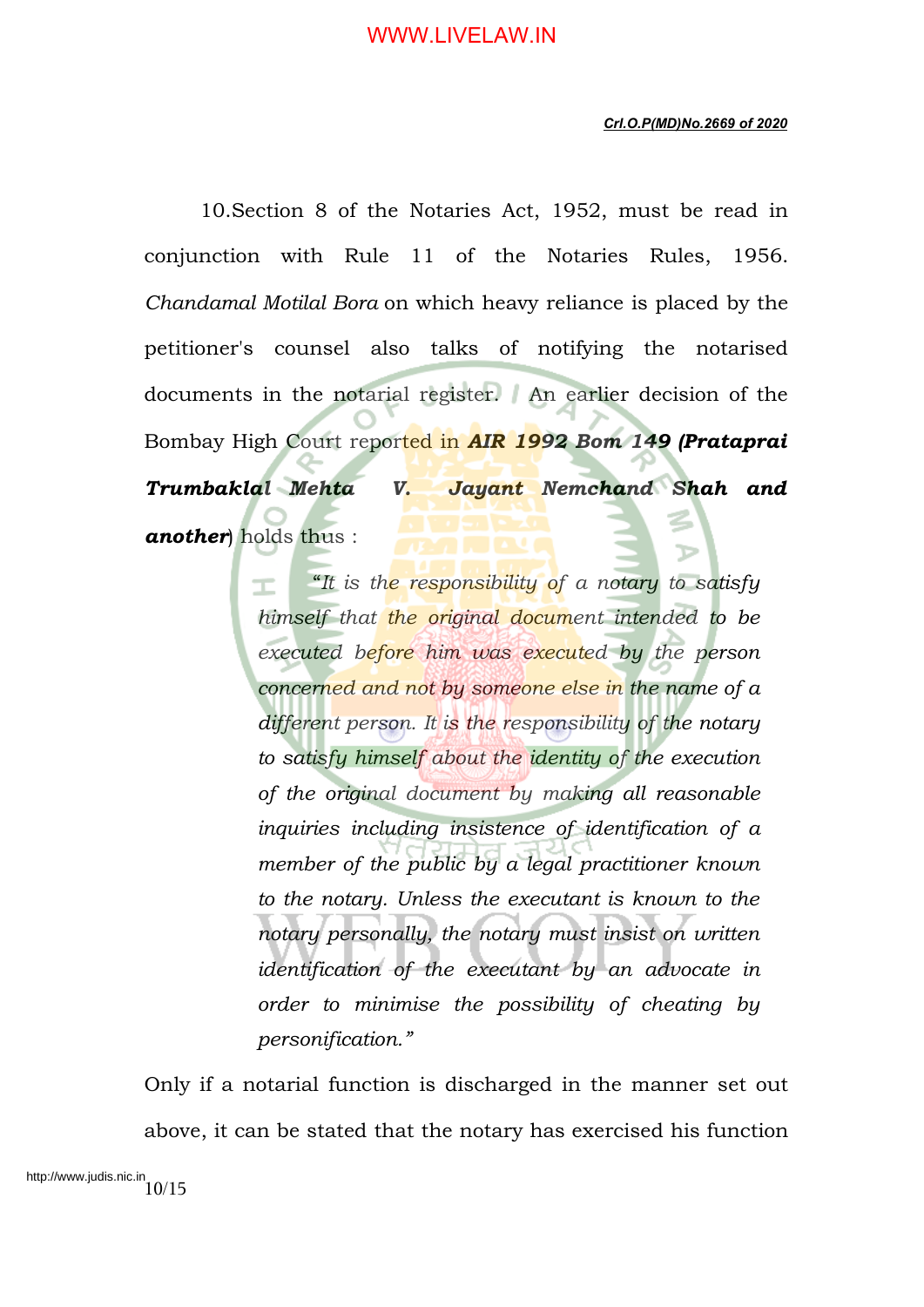#### *Crl.O.P(MD)No.2669 of 2020*

"under the Act". I am conscious that the provision also employs the expression "purported". It only means that at least the motions must have been gone through. The expression "under" was interpreted in R V. Clyne ex p Harrap reported in (1941) VLR 200 as "pursuant to" than as "by virtue of" and that it is necessary to have regard to the context to determine in which sense the word is used. This was approvingly cited by the Hon'ble Supreme Court in N.K.Jain and others V. C.K.Shah (1991) 2 SCC 495.

11.Oxford Advanced Learner's Dictionary, New 9<sup>th</sup> Edition, defines "under" as referring to "who or what controls, governs or manages something or somebody". It also means "according to an agreement, a law or a system". When we say that India is under the Constitution, it means that the Constitution controls and governs the entire democratic system.

12.The expression "under this Act" occurring in Section 13 is thus pregnant with meaning and significance. When Section 13 of the Notaries Act, 1952, comes up for consideration, the expression "under this Act" cannot be ignored or glossed over. No part of a statutory provision can be left out of consideration. I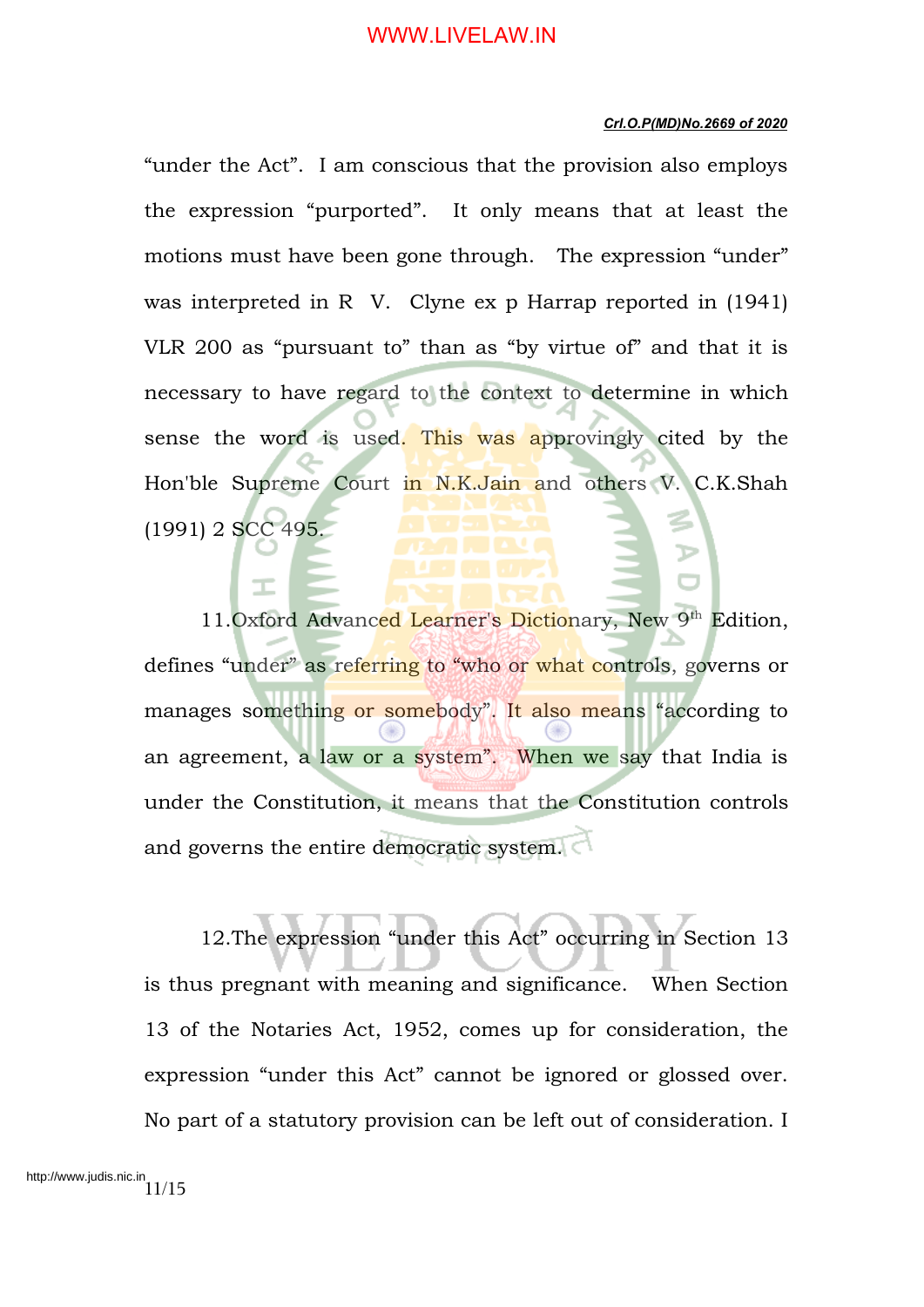#### *Crl.O.P(MD)No.2669 of 2020*

therefore, hold that only when the notary has exercised or purported to exercise his functions under the Notaries Act, 1952, he can hide behind Section 13 of the Act.

13.Coming to the facts on hand, there is nothing on record to show that the document in question which was notarised by the petitioner was also duly notified by him in the notarial register. The petitioner does not appear to have produced his notarial register before the investigation officer. Even before me it was not produced. The petitioner had not demonstrated that the document in question finds mention in the said register. If that had been done, I could have come to the conclusion that the petitioner had acted in a *bona fide* manner and that the principal accused had pulled wool over the eyes of the petitioner. In this case, there is nothing on record to show that the act of the petitioner fell within the four corners of the statutory frame work. The Notary must tread on the path laid down by the Act. If during the course of such treading some mishap occurs, the statute is there to protect him against vexatious prosecution. If the Notary abandons the statutory path and undertakes an independent journey, he has to take the consequences and cannot invoke Section 13 of the Act. In this regard, I may refer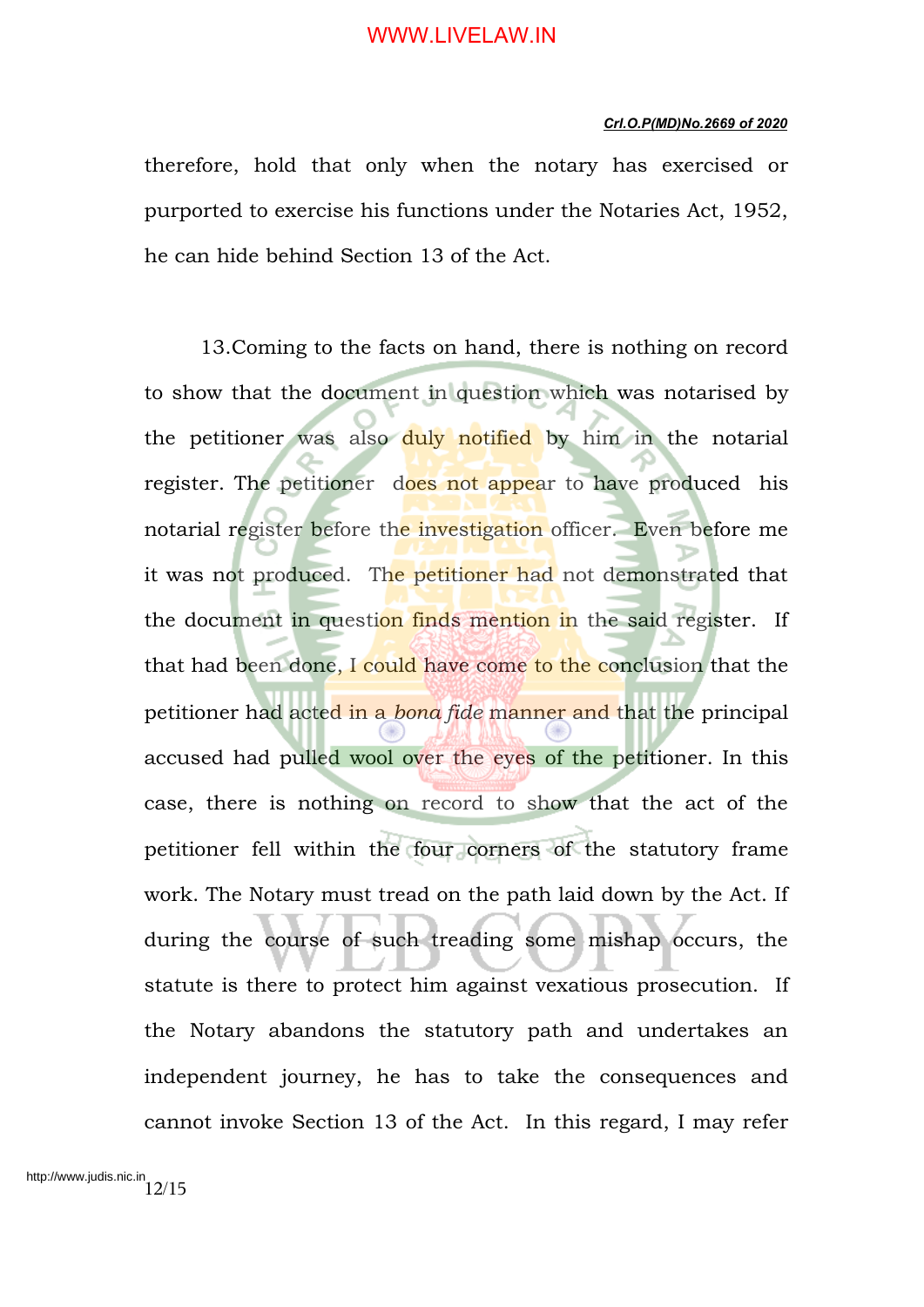#### *Crl.O.P(MD)No.2669 of 2020*

to the decision of the Hon'ble Delhi High Court reported in *(2010) 114 DRJ 343 (Gian Singh v. State*). The learned Judge declined to grant relief in a similar quash petition because there was no entry of the document involved in that case in the notarial register. Section 13 will not come to the rescue of those notaries who exercise their function de hors the procedure set out in the statute and the rules framed thereunder.

14.In this view of the matter, I dismiss this criminal original petition as devoid of merits. However, I make it clear that what has been answered by me is only the legal issue as regards the applicability of Section 13 of the Notaries Act 1952. I have not gone into the merits of the matter. The petitioner's other defences are left entirely open. Taking note of the other facts and circumstances, the personal appearance of the petitioner before the Court below is dispensed with. He needs to appear only on those occasions when the court below consider his appearance necessary. On all other occasions, the petitioner can very well be represented by his counsel. Consequently, connected miscellaneous petitions are closed.

**09.03.2020**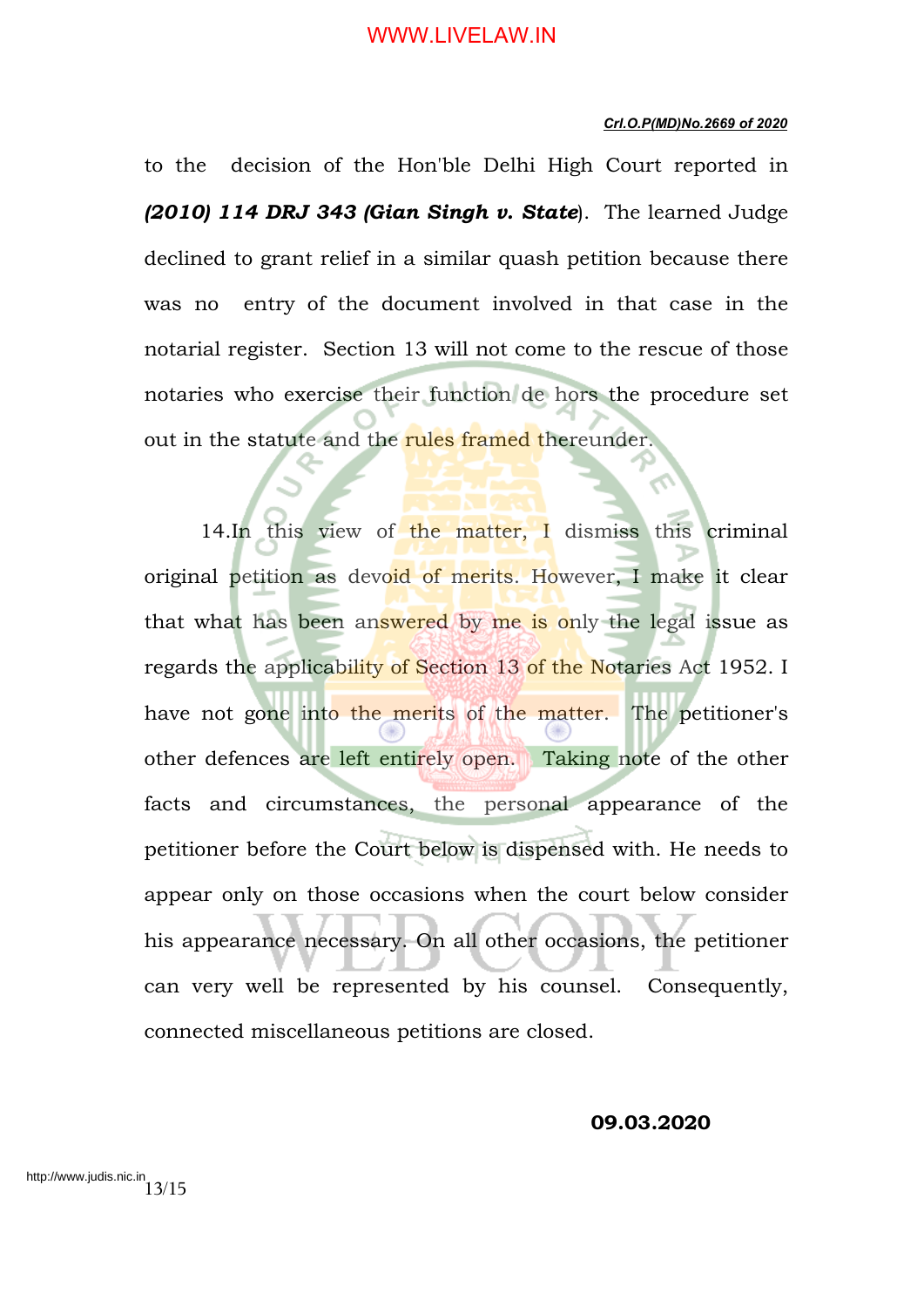*Crl.O.P(MD)No.2669 of 2020*

Index : Yes/No Internet:Yes/No skm

To:

- 1.The Judicial Magistrate No.IV, Special Court for Exclusive<br>
Trial of Land Grabbing Cases,<br>
Madurai.<br>
The Inspector of Police,<br>
The Police Station, Trial of Land Grabbing Cases, Madurai.
- 2. The Inspector of Police, Samayanallur Police Station, Madurai District.

3.The Additional Public Prosecutor, Madurai Bench of Madras High Court, Madurai.

⋒

VEB COPY

सत्यमेव जयतै

Œ